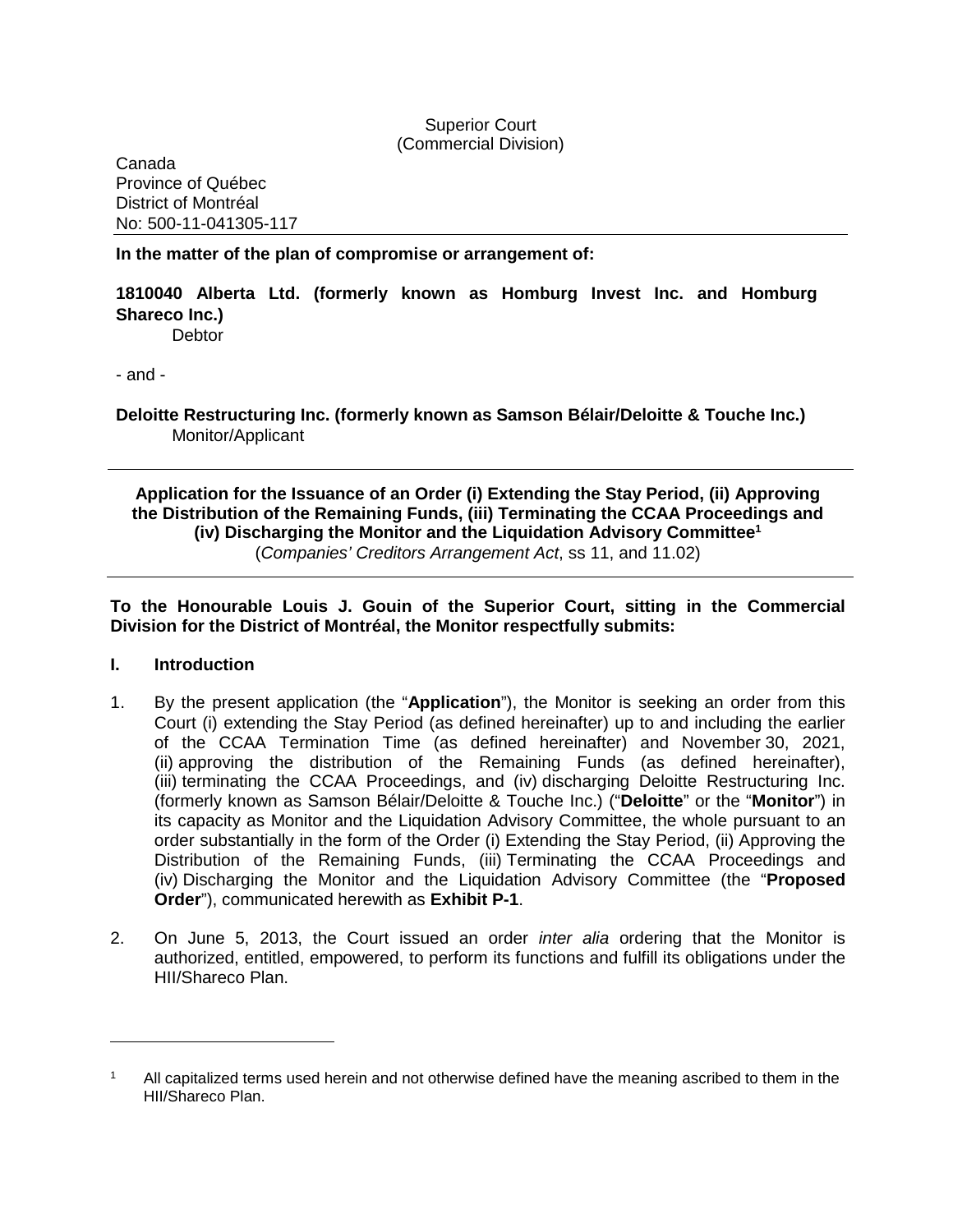3. On or about May 13, 2021, in view of the upcoming Final Distribution (as defined hereinafter), the Monitor was informed of the resignation of the sole remaining director of 1810040 Alberta Ltd. (the "**Debtor**"), leaving the Debtor without a board of directors. In light of the foregoing, and given the expanded powers granted to the Monitor to fulfill its functions and obligations, the Monitor is hereby seeking the relief requested pursuant to the Proposed Order on behalf of the Debtor and in its capacity as Monitor.

## **II. Procedural Background**

- 4. On September 9, 2011, the Honourable Louis J. Gouin, J.S.C. issued an order (as amended and extended from time to time, the "**Initial Order**") pursuant to the *Companies Creditors' Arrangement Act*, R.S.C. 1985, c. C-36 commencing proceedings (the "**CCAA Proceedings**") in respect of Homburg Invest Inc. ("**HII**"), Homburg Shareco Inc. ("**Shareco**"), Churchill Estates Development Ltd., Inverness Estates Development Ltd. and CP Development Ltd. (collectively the "**Initial Debtors**") as appears from the Court record.
- 5. Pursuant to the Initial Order, Deloitte was appointed as monitor and a stay of proceedings (the "**Stay of Proceedings**") was issued from the date of the Initial Order until October 7, 2011.
- 6. On October 7, 2011, the Court issued an order (the "**First Extension Order**") extending the Stay of Proceedings. Since then, the Court has further extended the Stay of Proceedings, most recently until October 29, 2021 (the "**Stay Period**"), as appears from the Court record.
- 7. As appears from the Initial Order and the First Extension Order, the Stay of Proceedings was initially extended in favour of the following limited partnerships: Homco Realty Fund (52) Limited Partnership, Homco Realty Fund (88) Limited Partnership, Homco Realty Fund (89) Limited Partnership, Homco Realty Fund (92) Limited Partnership, Homco Realty Fund (94) Limited Partnership, Homco Realty Fund (105) Limited Partnership, Homco Realty Fund (121) Limited Partnership, Homco Realty Fund (122) Limited Partnership, Homco Realty Fund (142) Limited Partnership and Homco Realty Fund (199) Limited Partnership.
- 8. By subsequent orders of this Court, the Initial Order was amended from time to time in order to add Petitioners and Applicant Partnerships being subject to the Initial Order, including, amongst others, by the Order of the Court made on February 6, 2013, pursuant to which the Initial Order was amended, namely, to add Homco Realty Fund (61) Limited Partnership ("**Homco 61**") as an additional Applicant Partnership.
- 9. By subsequent orders of the Court, the Stay of Proceedings was discontinued for certain entities, many of which were subsequently assigned into bankruptcy, such that only 1810040 Alberta Ltd. (formerly HII and Shareco prior to their amalgamation), and Homco 61 (jointly referred to herein as the "**HII Group**") remained subject to the Stay of Proceedings. Homco 61 has since been dissolved and wound up, such that only HII remains subject to the Stay of Proceedings as of the date hereof.
- 10. On June 5, 2013, the Court issued an order (the "**HII/Shareco Plan Sanction Order**") *inter alia* sanctioning the Plan of Compromise and Reorganization of HII and Shareco (as amended and restated from time to time, the "**HII/Shareco Plan**").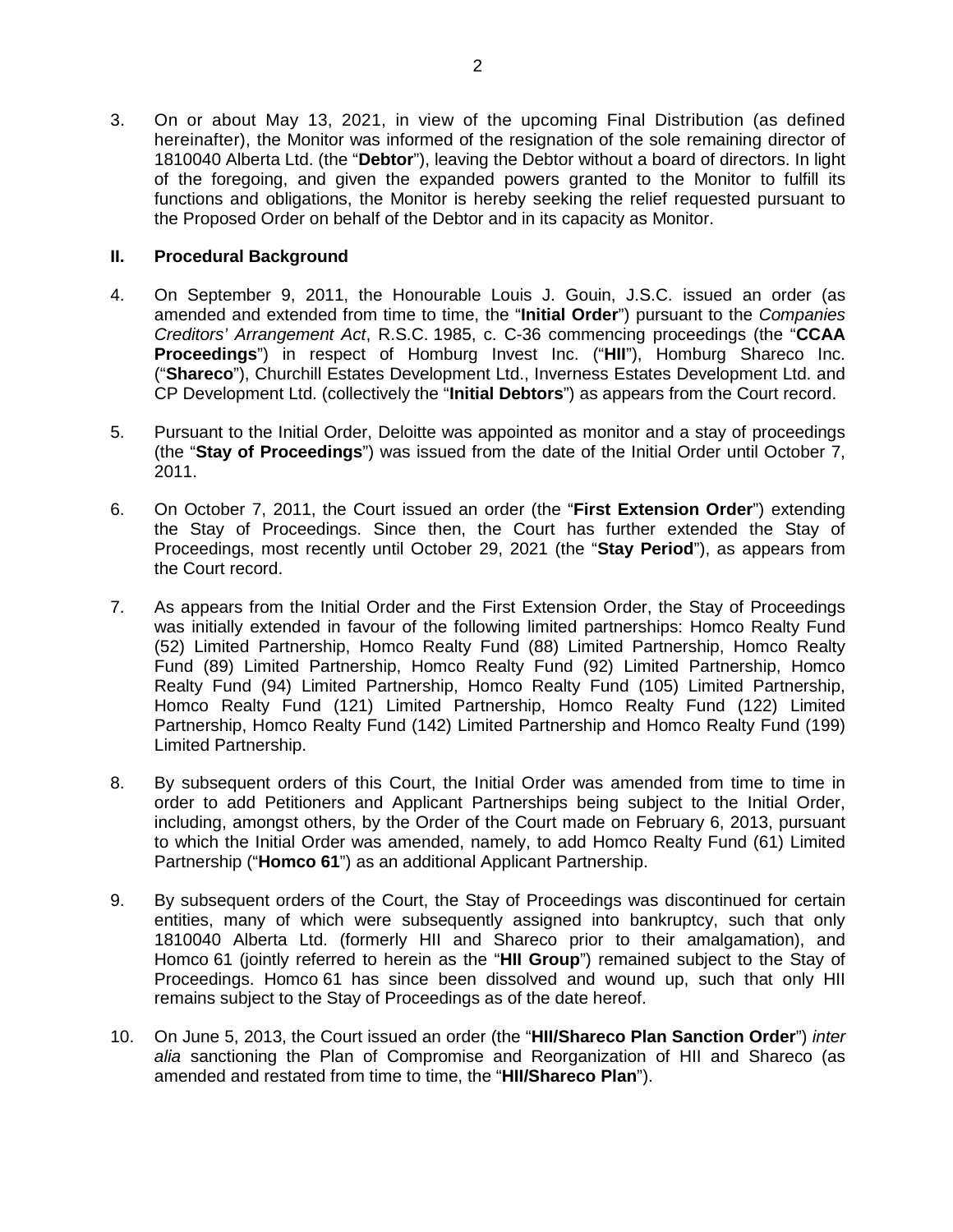- 11. On the same day, the Court issued an order (the "**Homco 61 Plan Sanction Order**" and together with the HII/Shareco Plan Sanction Order, the "**Sanction Orders**") *inter alia*  sanctioning the Restated Plan of Compromise of Homco 61 (the "**Homco 61 Plan**" and together with the HII/Shareco Plan, the "**Plans**").
- 12. On March 27, 2014, the Monitor issued a plan implementation certificate in respect of (i) the HII/Shareco Plan and (ii) the Homco 61 Plan, confirming that the conditions precedent to the implementation of each Plan were satisfied and/or waived (the "**Plan Implementation Date**").
- 13. Pursuant to the HII/Shareco Plan, on the Plan Implementation Date, the Liquidation Advisory Committee was constituted and had to be comprised of three individual members, namely one nominated by Stichting Homburg Bonds, one nominated by Catalyst and one nominated by HII. From the Plan Implementation Date until the date hereof, the Liquidation Advisory Committee has been composed of Mr. Karel de Vries, Mr. Gabriel De Alba and Mr. Jan Schöningh (the "**Committee Members**").
- 14. On July 14, 2021, the Court issued an order extending the Stay Period up to and including September 30, 2021, in order to *inter alia* allow the Monitor to complete the execution of Plans principally in order to attempt to obtain updated banking information from the related Affected Creditors in order to resolve the bounced payments further to the final distribution under the Plans (the "**Final Distribution**") and to apply to the Court to obtain its discharge.
- 15. Most recently on September 3, 2021, the Court issued an order (the "**Order Approving the Notice of Final Deadline**") extending the Stay Period up to and including October 29, 2021, in order to *inter alia* allow the Monitor to complete the execution of the Plans, principally in order to implement the required steps in connection with the *Notice of Final Deadline (September 27, 2021) to Provide Information to Receive the Final Distribution Payment* (the "**Notice of Final Deadline**") in an attempt to obtain updated banking information from the bondholders (or their successors) with Proven Claims or Homco 61 Proven Claims who have not yet received the Final Distribution payment(s) (the "**Bondholders with Missing or Incomplete Information**") to resolve the remaining bounced payments and to apply to the Court to obtain its discharge.

## **III. The Notice of Final Deadline and the Remaining Bondholders with Missing or Incomplete Information**

16. As further detailed in the Monitor's *Application for the Issuance of an Order Approving the Notice of Final Deadline (September 27, 2021) to Provide Information to Receive the Final Distribution Payment and Granting Ancillary Relief* (the "**Application for the Order Approving the Notice of Final Deadline**"), as at September 1, 2021, despite the significant efforts expended by the Monitor and Stichting Homburg Bonds to resolve the bounced payments that occurred as part of the Final Distribution, approximately 230 bounced payments (out of approximately 830 initial bounced payments at the time of the Final Distribution) still needed to be resolved.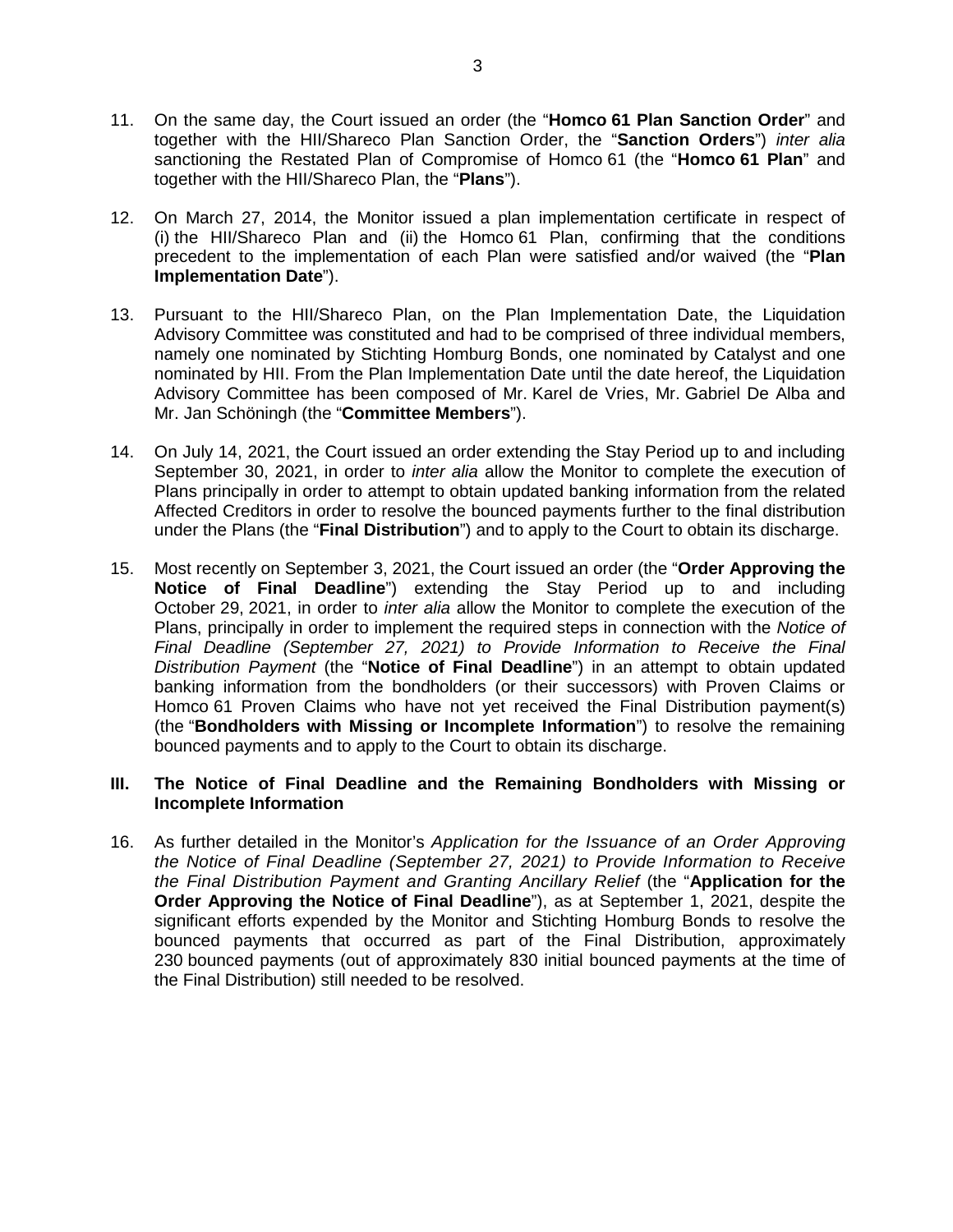- 17. Given the resources and costs associated with attempting to obtain updated banking information from the Bondholders with Missing or Incomplete Information so that they can receive the payments to which they are entitled under the Final Distribution, the Monitor sought and obtained the Order Approving the Notice of Final Deadline which, *inter alia*:
	- (a) approved the Notice of Final Deadline;
	- (b) ordered the Monitor to publish on its website the Notice of Final Deadline and to send a copy of same to the Bondholders with Missing or Incomplete Information at their last known email address, if any; and
	- (c) declared that in the event that Bondholders with Missing or Incomplete Information do not send to the Monitor a duly completed Change Request Form, or if the information provided in the Change Request Form is not complete or satisfactory, by September 27, 2021, the right of such Bondholders with Missing or Incomplete Information to the Final Distribution payments will be forever discharged and forever barred, without any compensation and the pending amounts, if any, will be treated pursuant to a final determination which will be sought from the Court in the month of October 2021.
- 18. In the days following the issuance of the Order Approving the Notice of Final Deadline, and in accordance with the terms thereof, the Monitor published the Notice of Final Deadline on its website and proceeded to send to each Bondholder with Missing or Incomplete Information, by email at their last known email address (if any), a copy of the Notice of Final Deadline.
- 19. Further to the steps undertaken by the Monitor and the Stichting Homburg Bonds in accordance with the Order Approving the Notice of Final Deadline, the Monitor was able to make the Final Distribution payment(s) to 122 additional Bondholders with Missing or Incomplete Information at the beginning of October 2021. The following table illustrates the progress made as regards the Final Distribution since the Order Approving the Notice of Final Deadline:

| Progress following the<br>Notice of Final Deadline | Remaining Payment<br>Refused |                | Processed following Final<br>Deadline |                | Still missing as of<br>September 27, 2021 |              |
|----------------------------------------------------|------------------------------|----------------|---------------------------------------|----------------|-------------------------------------------|--------------|
|                                                    | Count                        | \$ CAD         | Count T                               | \$ CAD         | Count                                     | \$ CAD       |
| Email sent                                         |                              | 146 104 341,46 | 94                                    | 75 027.18      |                                           | 52 29 314,27 |
| Email missing                                      | 85                           | 76 912.86      | 28                                    | 45 471.16      |                                           | 57 31 441,70 |
| Total                                              | 231.                         | 181 254,32     |                                       | 122 120 498.35 | 109                                       | 60 755.97    |

20. As appears from the above table, there remains 109 Bondholders with Missing or Incomplete Information for which the Monitor did not receive the banking information despite its efforts, either because they could not be found (for 96 Bondholders) or they advised the Monitor or Stichting Homburg Bonds that they did not intend to submit information before the Final Deadline (for 13 Bondholders), for a total of \$60,755.97, an amount that the Monitor continues to hold as of this date.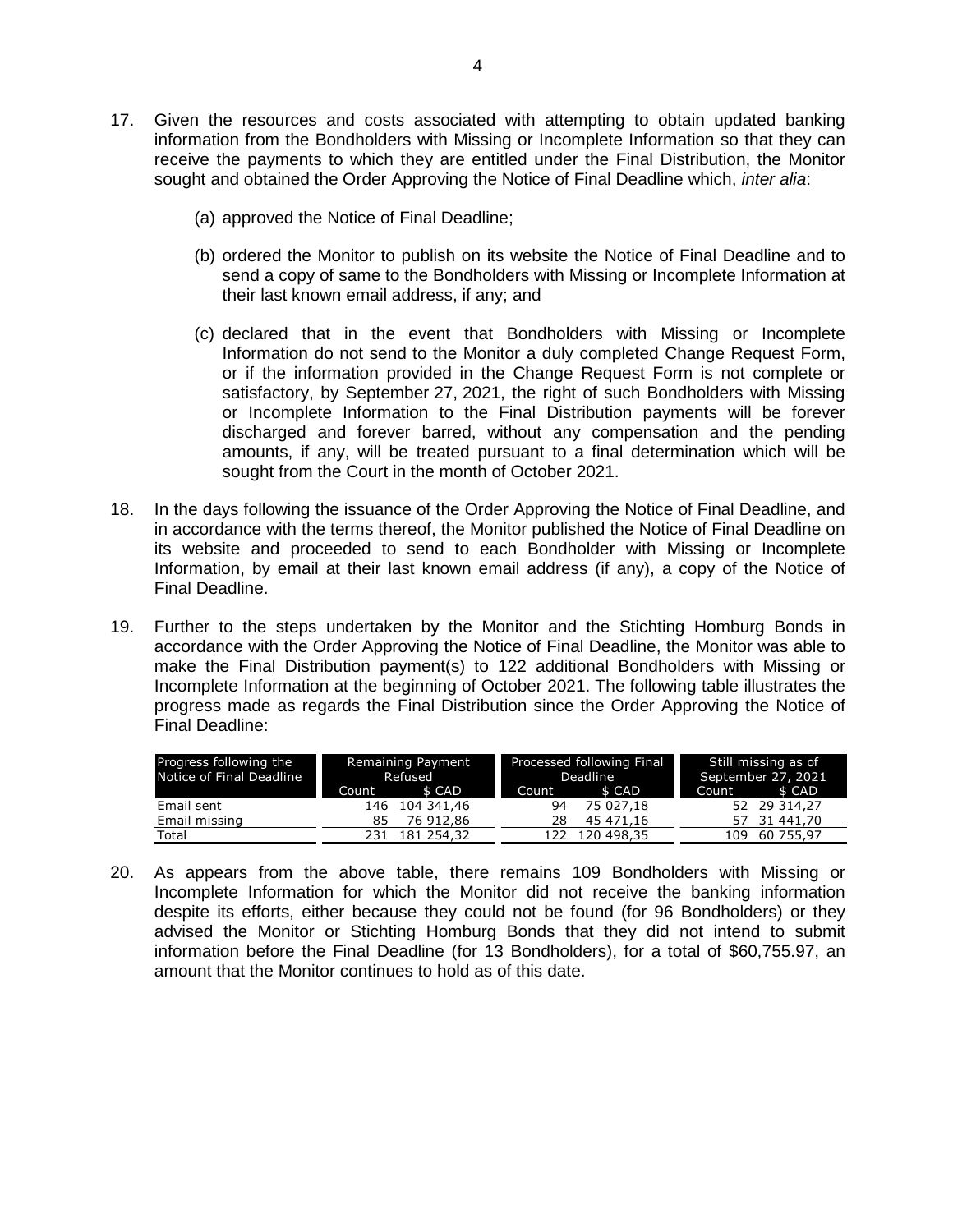21. As such, in total, the steps taken by the Monitor and Stichting Homburg Bonds between May and September 2021 have allowed to proceed with the Final Distribution to approximately 87% of the Bondholders for whom there was a bounced payment (i.e. 719 out of 828), meaning that only approximately 1% of the Bondholders (i.e. 109 out of approximately 9000 Bondholders) have not received their Final Distribution as of the date of this Application. For better clarity, this 1% of the Bondholders which did not receive their Final Distribution have received all of their previous distributions and the only distribution that they have not received is the Final Distribution.

## **IV. The Distribution of the Remaining Funds**

- 22. In its Application for the Order Approving the Notice of Final Deadline, the Monitor indicated to the Court that should it be unable to resolve all of the bounced payments before October 29, 2021, it would seek instructions from the Court at the time of its discharge regarding the remaining amounts which could not be distributed to Bondholders with Missing or Incomplete Information given the fact complete and satisfactory information was not received from them by the deadline of September 27, 2021, and this is the object of the present Application.
- 23. The following table illustrates the apportionment of the funds which have not yet been distributed as part of the Final Distribution (net of the bank fees charged by the Monitor's bank due to the bounced payment, as applicable) (the "**Remaining Funds**") between two (2) categories of persons/entities: (i) the 109 Bondholders with Missing or Incomplete Information who did not provide the Monitor with complete updated banking information and (ii) the Other Unclaimed Creditors, as at the date hereof:

| As of September 27, 2021              |       | Amount held by<br>the Monitor |  |
|---------------------------------------|-------|-------------------------------|--|
|                                       | Count | \$ CAD                        |  |
| Bondholders - missing information     | 109   | 60 755,97                     |  |
| Trade creditors - cheques outstanding | 10    | 137 052,10                    |  |

24. Following a consultation with Stichting Homburg Bonds, and the ensuing approval of the Liquidation Advisory Committee, the Monitor is hereby seeking the Court's authorization to distribute the Remaining Funds between (i) the Stichting Homburg Bonds to be deposited with the Dutch Ministry of Finance (the "**Dutch Ministry**") in the consignment account and (ii) the Superintendent of Bankruptcy (the "**Superintendent**") to be deposited with the Receiver General of Canada, the whole for the reasons and in accordance with the mechanisms outlined below.

## **A. The Distribution to Stichting Homburg Bonds to be Deposited with the Dutch Ministry of Finance in the Consignment Account**

25. The Monitor has been advised by Stichting Homburg Bonds and by the Monitor's Dutch counsel that, in The Netherlands, funds belonging to persons or entities which cannot be found or which belong to an unknown owner can, under certain circumstances, be tendered and deposited for payment in the consignment account with the Dutch Ministry, which process can be summarized as follows: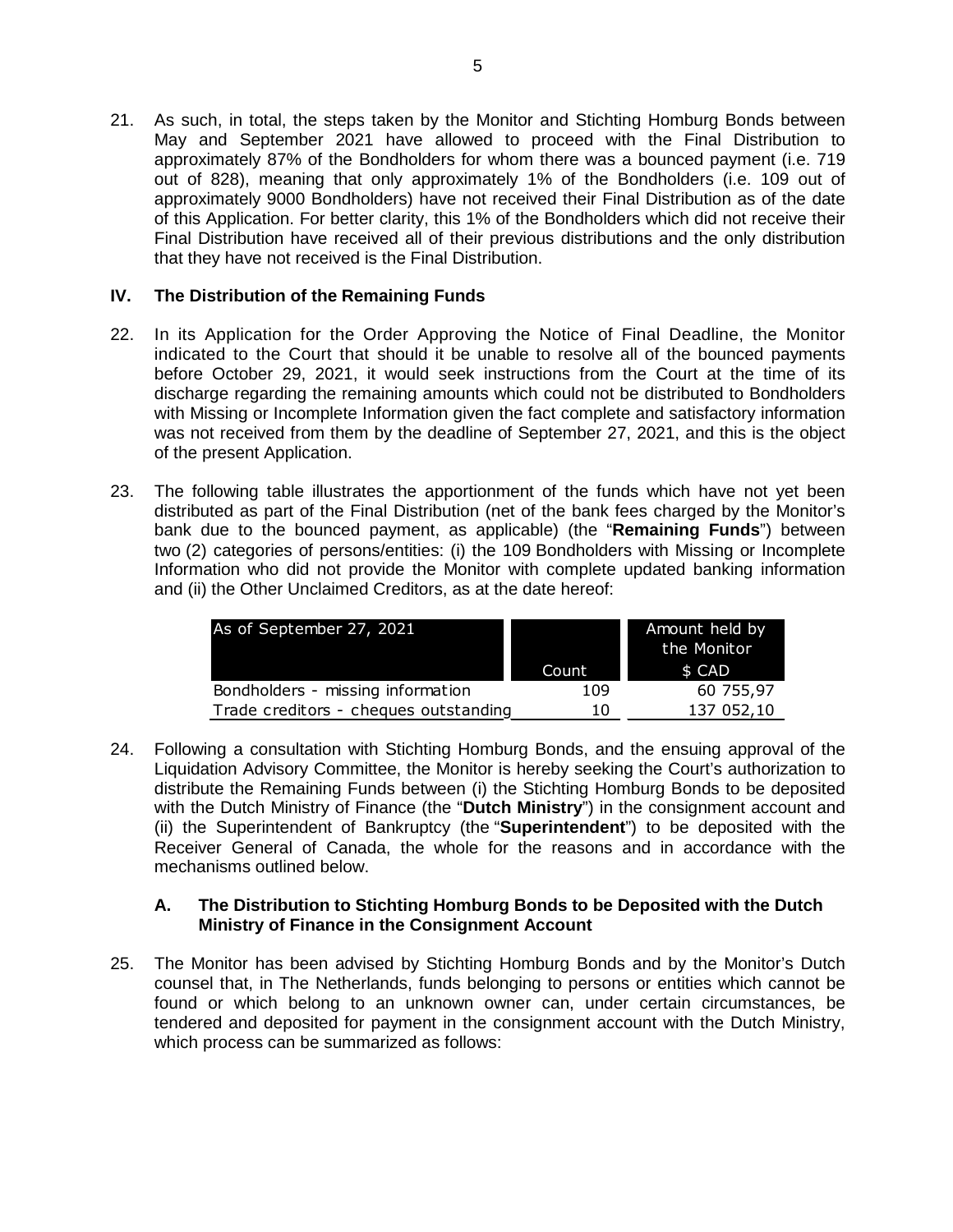- (a) where an amount is deposited in a consignment account with the Dutch Ministry, a list of the persons or entities who are entitled to receive part of the amounts deposited in consignment including their name, last know addresses, if any, and the amount in Euros to which such person or entity is entitled must be remitted to the Dutch Ministry. The Dutch Ministry also requires that an entity making a deposit in a consignment account provide it with a description of the steps undertaken to track down the persons or entities who are entitled to receive the amounts that are being deposited;
- (b) the Dutch Ministry will also require the documents showing on the basis of which legal statute, order or judgment the money is being paid into the consignment account (i.e. as detailed below, in the present case this would be article 2:23b of the *Dutch Civil Code*); and
- (c) the Dutch Ministry keeps the funds in the consignment account for twenty (20) years to allow the beneficial owner the opportunity to come forward and claim the funds; after the expiry of that delay, any remaining funds are transferred to the Dutch State.
- 26. Given that the 109 Bonholders with Missing or Incomplete Information which did not provide the Monitor with complete updated banking information before the Final Deadline (the "**Consignment Bondholders**") are, for the vast majority based on information available to the Monitor, residents of or entities constituted under the laws of The Netherlands, Stichting Homburg Bonds has suggested to the Monitor that their apportionment of the Remaining Funds (i.e. an amount totalling \$60,755.97) should be deposited in the consignment account with the Dutch Ministry, and the Monitor agrees with this suggestion. The list of the 109 Consignment Bondholders who will benefit from this mechanic will be attached as an Appendix of the Monitor's Report.
- 27. Article 2:23b, para. 8, of the *Dutch Civil Code* provides that upon liquidation of an entity, the liquidator "shall tender and deposit for payment any cash funds not disposed of within six months after the last date set for their payment" (the full text of Article 2.23b is reproduced and translated in **Schedule A** hereto). The Monitor has been informed by Stichting Homburg Bonds and by the Monitor's Dutch counsel that, in the case of a liquidation, such funds are then "tendered and deposited for payment" with the Dutch Ministry in the consignment account, without the need for a Dutch court order.
- 28. As a Dutch entity, upon dissolution, the liquidator of Stichting Homburg Bonds would have the option of availing itself of the consignment process further to its dissolution, Stichting Homburg Bonds has confirmed to the Monitor that it will do so in order for the Consignment Bondholders to preserve the entitlement to their portion of the Final Distribution following the termination of the CCAA Proceedings and the discharge of the Monitor.
- 29. The Monitor therefore seeks this Court's authorization to distribute \$60,755.97 to Stichting Homburg Bonds (the "**Consignment Distribution**") for the benefit of the Consignment Bondholders. For greater certainty and as provided by the Proposed Order, the Monitor also asks this Court to order that such Consignment Distribution may only be used by Stichting Homburg Bonds, as part of its dissolution and liquidation, to avail itself of article 2.23b of the *Dutch Civil Code* and tender and deposit the Consignment Distribution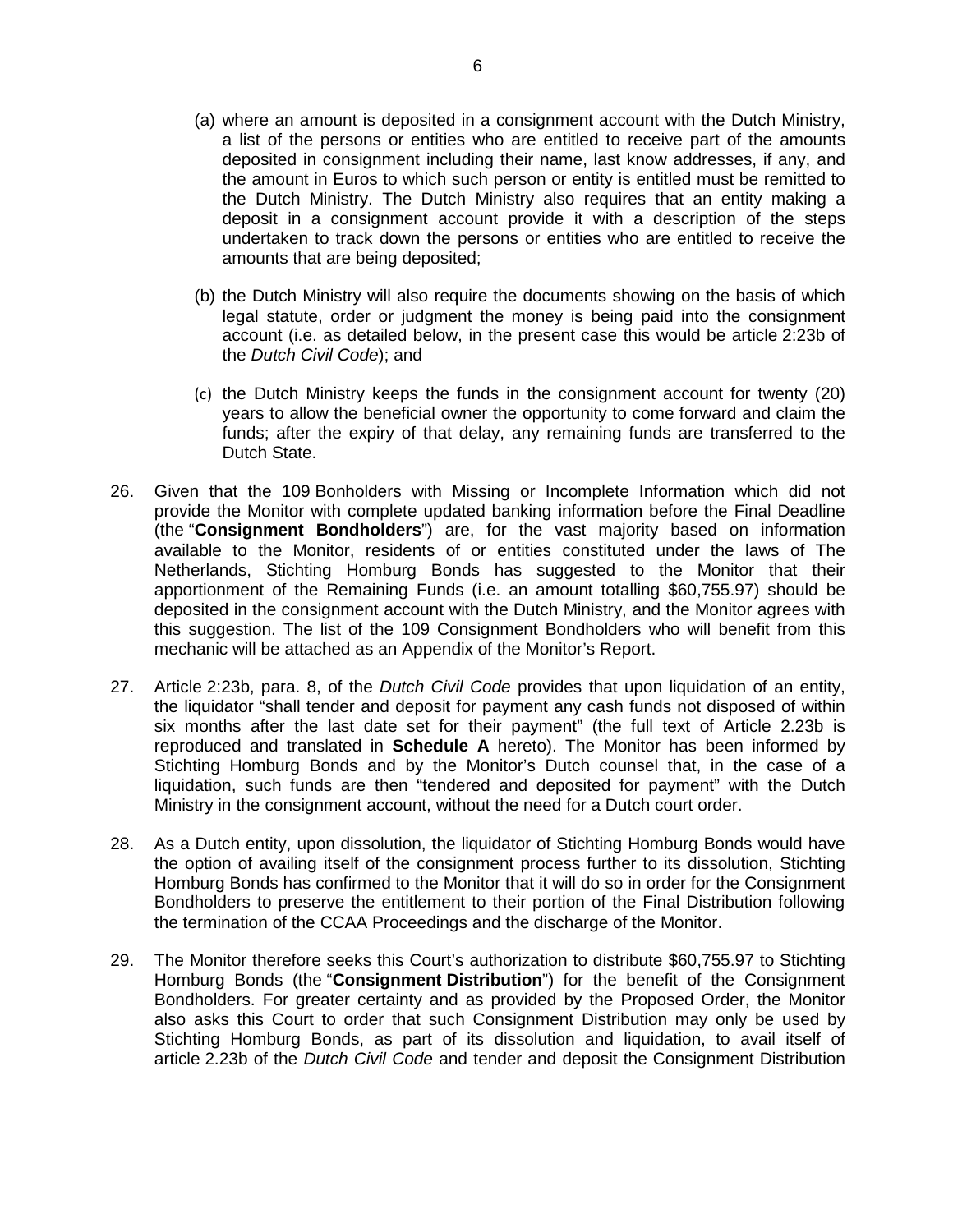in the consignment account with the Dutch Ministry for the benefit of the Consignment Bondholders.

30. The Monitor is informed that the consignment process is known in The Netherlands such that, once the Consignment Distribution is ultimately deposited in the consignment account, it will allow the Consignment Bondholders to preserve their entitlement to their portion of the Final Distribution (net of bank fees charged by the applicable banks) and will have the opportunity to claim their Final Distribution Payment(s) following the termination of the CCAA Proceedings.

## **B. The Distribution to the Superintendent of Bankruptcy**

- 31. Pursuant to section 154 of the *Bankruptcy and Insolvency Act* (the "**BIA**"), before proceeding to its discharge, a trustee is to forward to the Superintendent, for deposit with the Receiver General, according to the directives of the Superintendent, the unclaimed dividends and undistributed funds that a bankruptcy trustee possesses.
- 32. The bankruptcy trustee is also required to provide a list of names and the last know addresses, if any, of the creditors entitled to such unclaimed dividends as well as the amount payable to each such creditor.
- 33. Following the discharge of the bankruptcy trustee, a creditor who has the right to such unclaimed dividend can apply to the Receiver General to recover the unclaimed dividend and the Receiver General is to make the payment as shown on the list which will have effect as if made by the trustee.
- 34. As indicated above, there are several Affected Creditors (10) which have not yet cashed the cheque sent to them as part of the Final Distribution (the "**Other Unclaimed Creditors**"), perhaps because they have ceased their activity or changed address. This list of Other Unclaimed Creditors will be attached as an Appendix of the Monitor's Report.
- 35. FGH Bank and Aspenleaf Energy Limited are the two most important creditors included in the Other Unclaimed Creditors category and are collectively entitled to an amount of \$124,075.91 in connection with the Final Distribution, representing 90.5% of the RG Distribution (as defined hereinafter):
	- (a) FGH Bank is an Affected Creditor which is entitled to an amount of \$96,311.51 as part of the Final Distribution, in connection with its unsecured claim. The Monitor has issued and sent a cheque in the amount of \$96,311.51 in favour of FGH Bank. FGH Bank was a Dutch bank which, based on available information, merged with Rabobank to which it transferred some of its portfolio. The Monitor has been attempting to identify the person at FGH Bank or its assignee or successor who would be authorized to cash the dividend of FGH Bank in connection with the Final Distribution; and
	- (b) Aspenleaf Energy Limited purchased Arcan Resources, an Affected Creditor which is entitled to an amount of \$27,764.40 as part of the Final Distribution; the Monitor was recently informed of the acquisition and has re-issued a cheque in the name of Aspenleaf Energy Limited at the beginning of October 2021.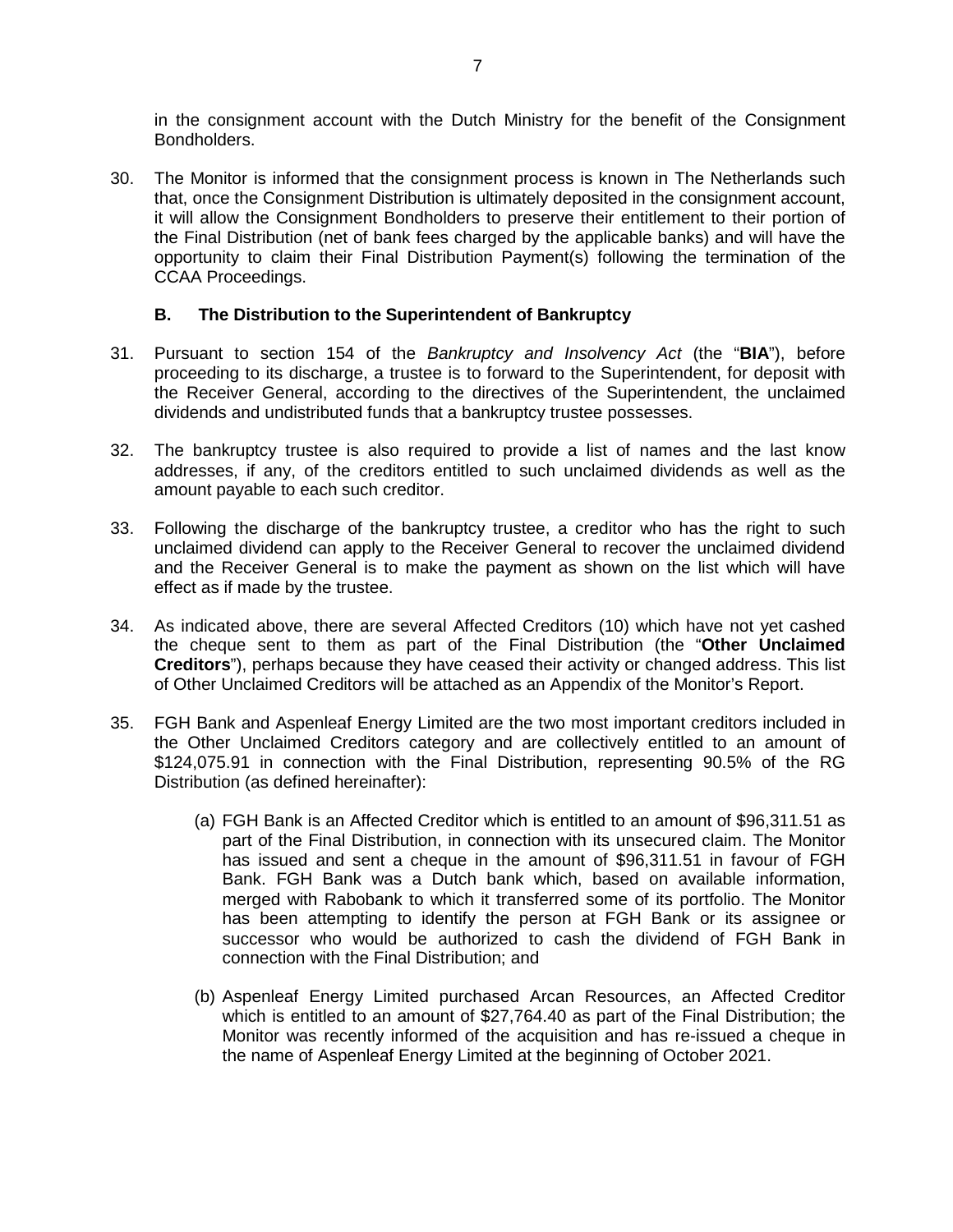- 36. The Monitor is seeking this Court's authorization to distribute an amount of up to \$137,052.10 to the Superintendent (the "**RG Distribution**" and collectively with the RG Distribution, the "**Distribution of the Remaining Funds**"), which represents the aggregate amount of unclaimed dividends to which the Other Unclaimed Creditors are entitled, so that the RG Distribution can be dealt with in accordance with Section 154 of the BIA. For better clarity, the maximum amount of the RG Distribution pertains only to the Final Distribution, and the Unclaimed Affected Creditors have received all of their previous distributions such that the only distribution that they have not received is the Final **Distribution**
- 37. In the event that an Other Unclaimed Creditor cashes the cheque sent to it by the Monitor or that the Monitor is otherwise able to complete the applicable payment in connection with the Final Distribution prior to November 30, 2021, that Other Unclaimed Creditor would be removed from the list which will be provided to the Superintendent and the amount of the RG Distribution will be reduced accordingly. On November 30,2021, any uncashed cheque issued to Other Unclaimed Creditors which has not expired due to the passage of time (six months following issuance) will be cancelled and the Monitor will proceed to the RG Distribution to the Superintendent.
- 38. Much like the consignment process provided for under the laws of The Netherlands, distributing the RG Distribution in accordance with section 154 of the BIA will ensure that the Other Unclaimed Creditors who have not cashed the issued and outstanding cheques sent by the Monitor, or otherwise received the amount owed to them, will preserve their entitlement to their portion of the Final Distribution and will have the opportunity to recover same following the termination of the CCAA Proceedings.

## **V. Termination of the CCAA Proceedings and Discharge of the Monitor**

- 39. As at the date hereof, the Monitor has completed the Final Distribution under the Plans and the remaining matters to be dealt with in these CCAA Proceedings are primarily administrative in nature, including the Distribution of the Remaining Funds, and are anticipated to be completed in the near term.
- 40. Accordingly, the Monitor is now seeking the Proposed Order, which would, if granted, *inter alia*, terminate these CCAA Proceedings as of the time of the issuance of a certificate of the Monitor (the "**Monitor's Plan Completion Certificate**"), confirming that it has completed the Distribution of the Remaining Funds and the Monitor's Remaining Duties (as defined in the HII/Shareco Plan Sanction Order) (the "**CCAA Termination Time**").
- 41. It should be noted that the Monitor does not have the intention of assigning the Debtor into bankruptcy and that, further to the termination of the CCAA Proceedings, the Debtor would simply continue to exist without being under the protection of the CCAA.
- 42. The Proposed Order also contemplates that, effective as of the CCAA Termination Time, the Monitor will be discharged from its capacity as Monitor, though it would continue to have the benefit of all previous orders made and protections given to it in these CCAA Proceedings.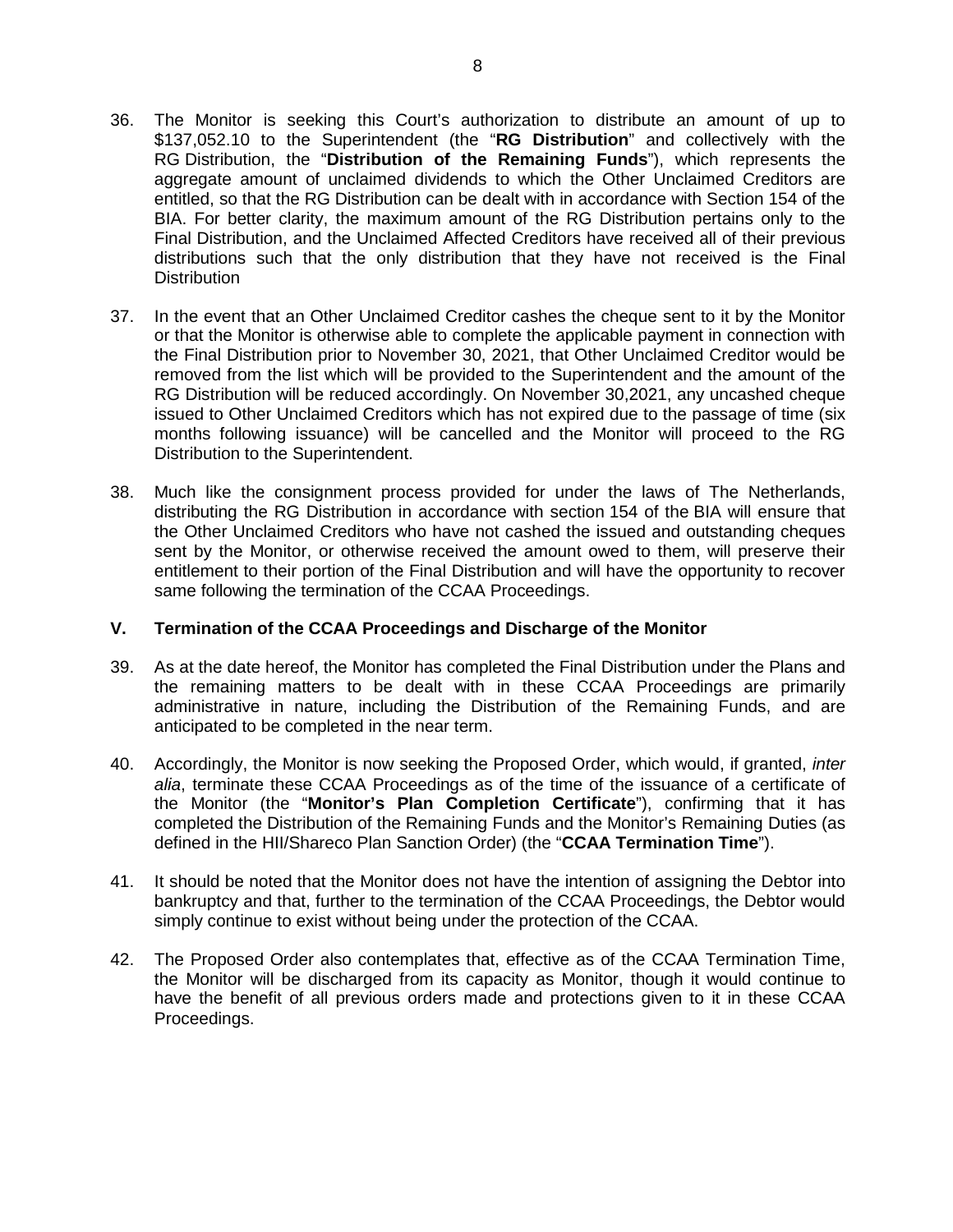- 43. The Monitor has duly and properly discharged and performed its duties and obligations in these CCAA Proceedings in compliance and in accordance with the CCAA and all orders of this Court made in the CCAA Proceedings.
- 44. In its Fifty-Sixth Report to Court dated April 13, 2021, the Monitor informed the Court that the \$2 million reserve constituted for the Directors' Charge provided by the Initial Order, including interest earned, was expected to be used in order to increase the Final Distribution since it had not been utilized.
- 45. Given that HII, Shareco and Homco 61 will no longer have any assets as of the termination of the CCAA Proceedings, the Plan Charges no longer serve a purpose and should be terminated and discharged, as already provided by the Plans and the Sanction Orders.

## **VI. Discharge of the Liquidation Advisory Committee**

- 46. The Proposed Order contemplates the discharge of the Liquidation Advisory Committee upon filing of the Monitor's Plan Completion Certificate and effective as of the CCAA Termination Time.
- 47. As at the date hereof, the Liquidation Advisory Committee has completed its duties under the HII/Shareco Plan and will no longer have any function to fulfill as of the CCAA Termination Time. The Liquidation Advisory Committee has duly and properly discharged and performed its duties and obligations and accordingly should be discharged.

### **VII. The Release in Favour of the Monitor and the Liquidation Advisory Committee Should be Approved**

- 48. The Proposed Order provides for the confirmation of the release in favour of the Monitor, the Liquidation Advisory Committee and the Committee Members (collectively, the "**Released Parties**") from any and all liability in any way relating to, arising out of, or in respect of the CCAA Proceedings and/or the accomplishment of their duties under the Plans or any order of this Court issued in the context of the CCAA Proceedings (the "**Released Claims**").
- 49. Upon filing of the Monitor's Plan Completion Certificate and effective as of the CCAA Termination Time, the Released Parties would be released and discharged from the Released Claims, as contemplated by the HII/Shareco Plan and the HII/Shareco Plan Sanction Order.
- 50. Indeed, the HII/Shareco Plan Sanction Order already provides that the Released Parties will be released upon the filing of the Monitor's Plan Certificate; however given the time that has lapsed since the issuance of such order (more than eight (8) years) and the steps undertaken since that time, the Monitor submits that it is appropriate to include a release as part of the Proposed Order.
- 51. Since the Plan Implementation Date and until this date, the Liquidation Advisory Committee was consulted by the Monitor on the steps pertaining to the execution of the Plans and the continuation of the CCAA Proceedings, and exercised its functions under the HII/Shareco Plan. Each of the Committee Members was instrumental in this process, and the Committee Members have not received any remuneration in order to exercise this role.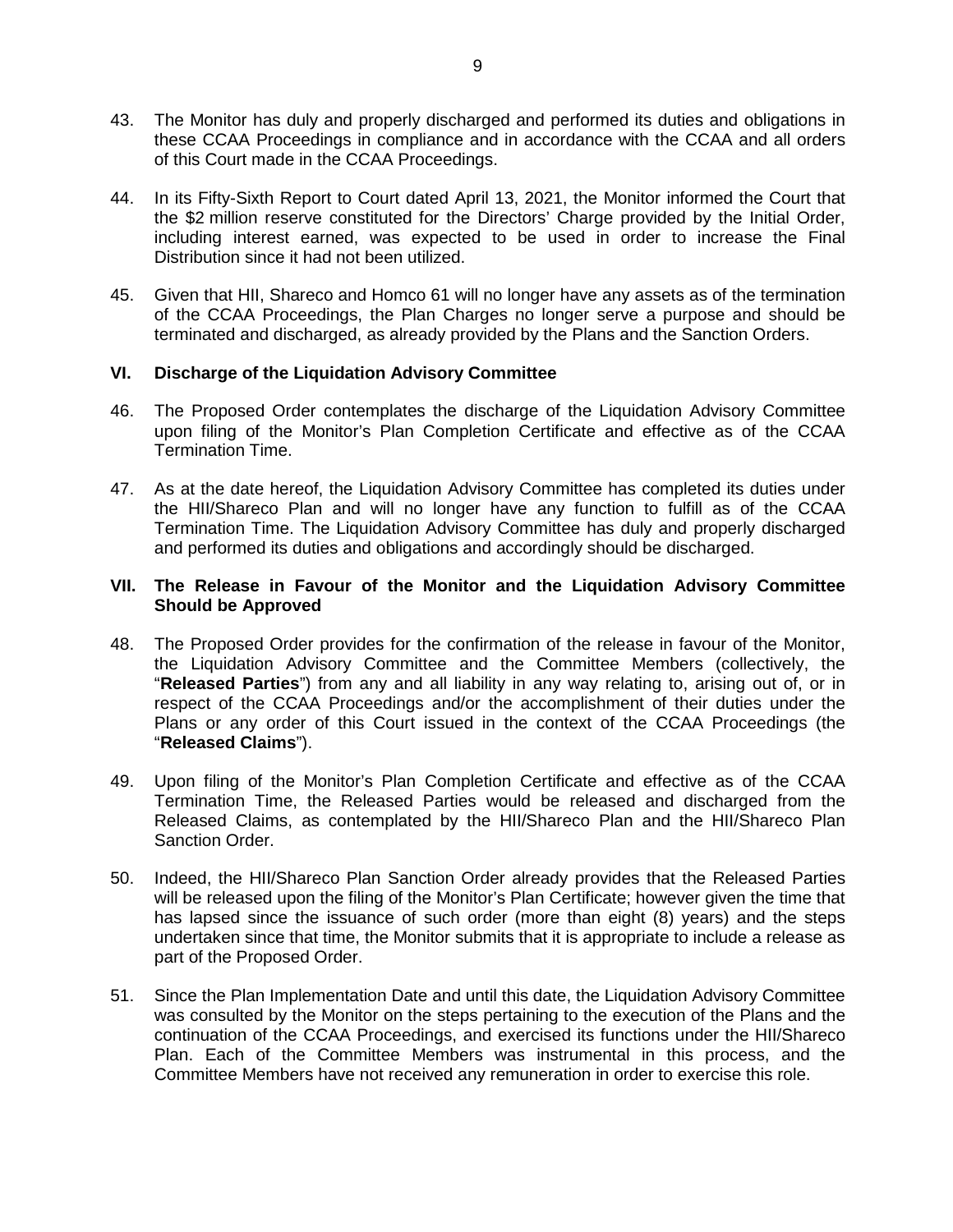- 52. The Released Parties were instrumental to the success of the CCAA Proceedings.
- 53. In light of the foregoing, it is respectfully submitted that it is appropriate in the circumstances to grant the release sought in favour of the Released Parties.

### **VIII. The Stay Period Should be Extended**

- 54. Since September 3, 2021, the Monitor has, *inter alia*:
	- (a) continued to analyze HII Group's cash flows;
	- (b) posted on its website all public information and documentation related to HII Group's restructuring process;
	- (c) continued to respond to the queries of creditors in a timely manner;
	- (d) dealt with the numerous bounced payments resulting from the Final Distribution;
	- (e) implement the required steps in connection with the Notice of Final Deadline in an attempt to obtain updated banking information from the Bondholders with Missing or Incomplete Information to resolve the remaining bounced payments; and
	- (f) dealt with administrative matters with a view to finalizing the CCAA proceedings.
- 55. The Monitor hereby seeks an extension of the Stay Period up to and including the earlier of the CCAA Termination Time and November 30, 2021, in order to complete the execution of the Plans, principally in order to complete the Distribution of the Remaining Amounts.
- 56. The Monitor and HII Group have acted and continue to act in good faith and it is respectfully submitted that the proposed extension should be granted.
- 57. In light of the foregoing, the Monitor respectfully submits that the relief sought pursuant to this Application should be granted.
- 58. Given the nature of the order sought herein and the need to complete the CCAA proceedings in an efficient manner and as quickly as possible, it is respectfully submitted that this Court order the provisional execution of the order sought pursuant hereto, notwithstanding any appeal.

## **FOR THESE REASONS, MAY IT PLEASE THE COURT TO:**

**GRANT** the present *Application for the Issuance of an Order (i) Extending the Stay Period, (ii) Approving the Distribution of the Remaining Funds, (iii) Terminating the CCAA Proceedings and (iv) Discharging the Monitor and the Liquidation Advisory Committee*;

**RENDER** an order substantially in the form of the Proposed Order (Exhibit P-1);

**THE WHOLE** without legal costs, save in case of contestation.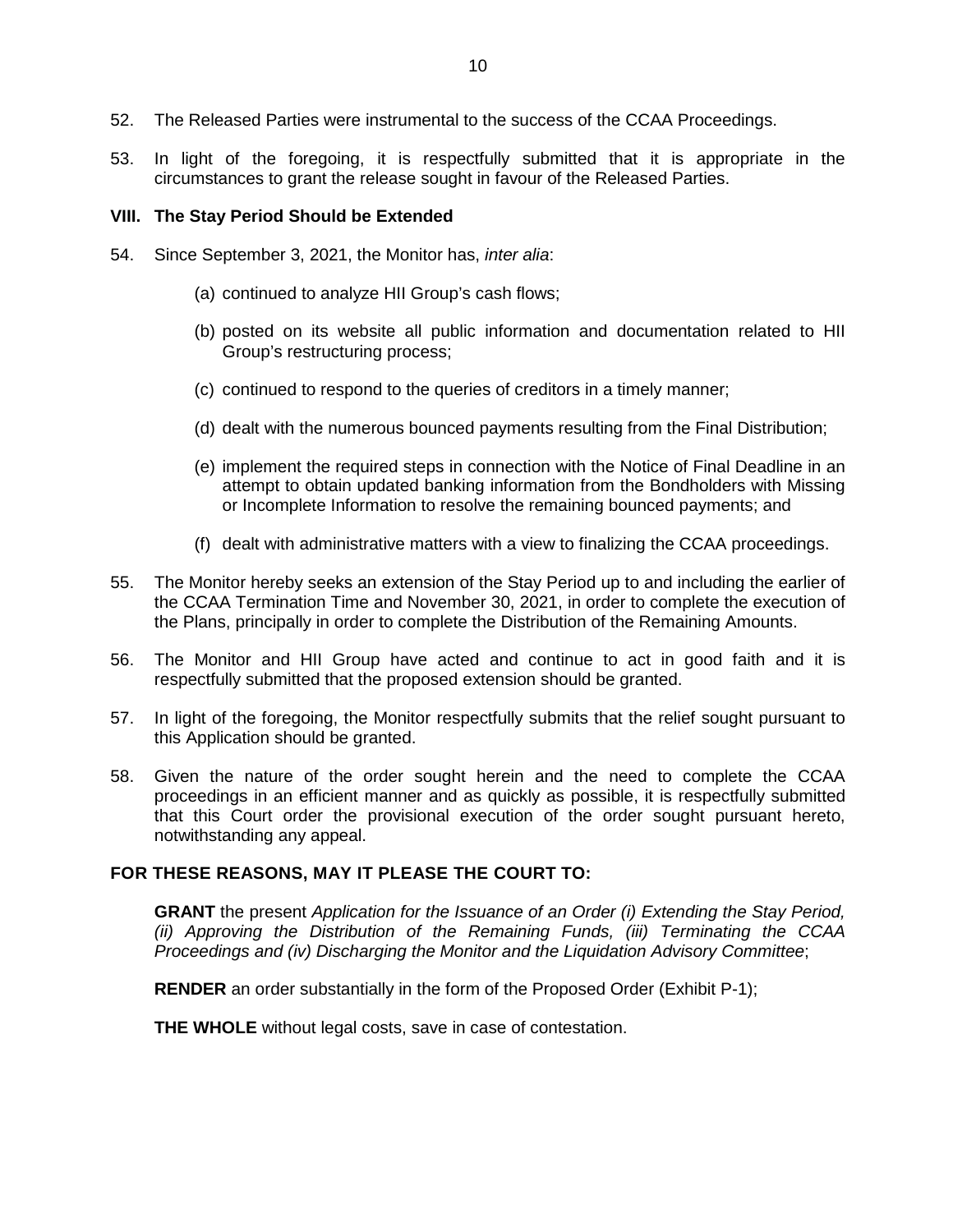Montreal, October 26, 2021

# MCCarthy TEtrault LLP

## **McCarthy Tétrault LLP**

Lawyers for the Monitor M<sup>tre</sup> Jocelyn T. Perreault M<sup>tre</sup> François Alexandre Toupin 2500 - 1000 De La Gauchetière St. West Montréal, QC H3B 0A2<br>Telephones: 514.397 Telephones: 514.397.7092 514.397.4210 Emails: jperreault@mccarthy.ca fatoupin@mccarthy.ca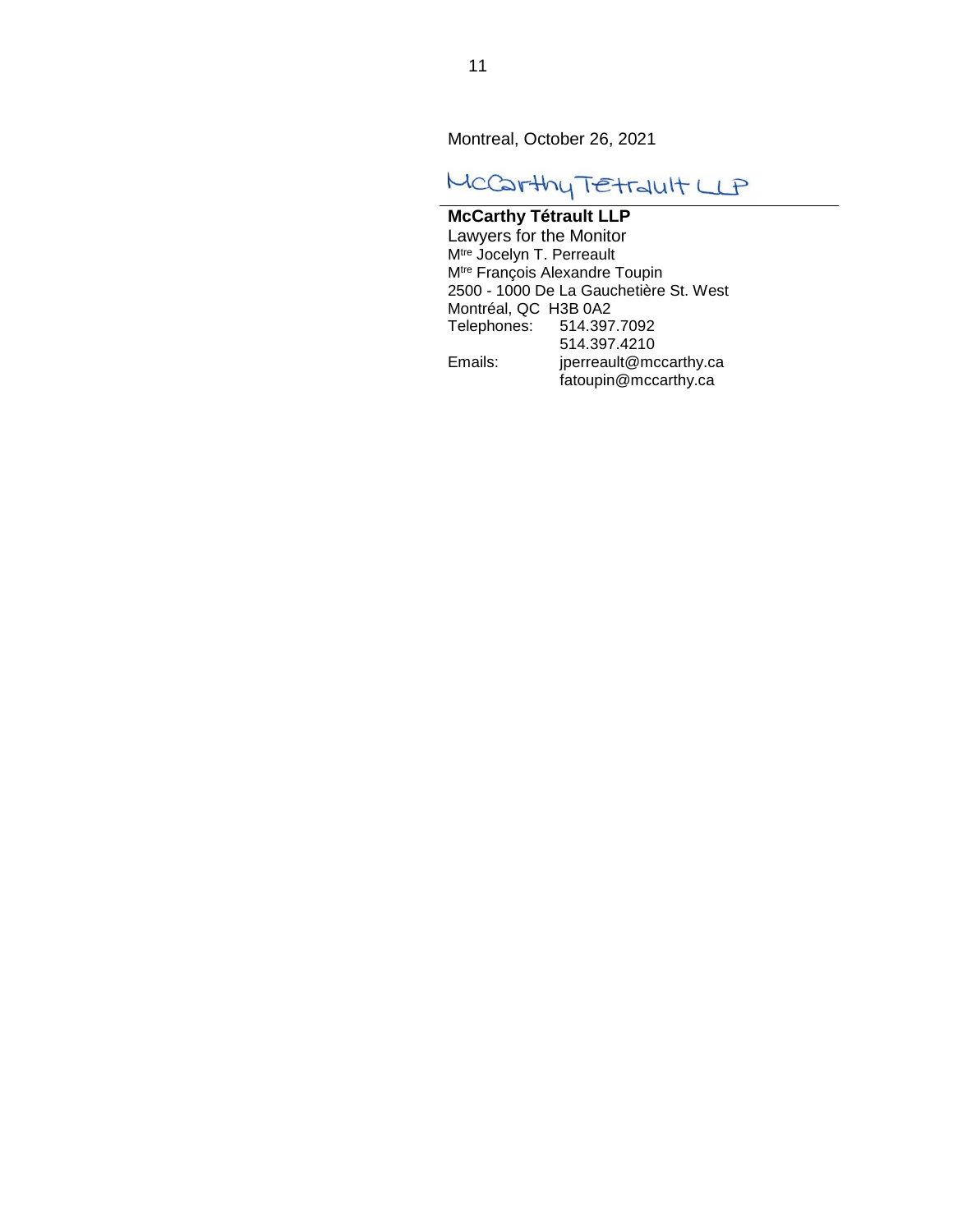## **Schedule A Article 2:23b of the Dutch Civil Code**

## **Informal English Translation**

*Article 2:23b DCC* 

*1. After satisfaction of the claims of the creditors, the liquidator shall transfer any surplus assets of the legal person subject to the liquidation to the parties entitled thereto in proportion to their respective rights under the articles or otherwise to the members or shareholders. If no other person is entitled to such surplus he shall distribute the same to the State which will apply the same to the extent possible in accordance with the legal person's object.* 

*2. The liquidator shall prepare liquidation accounts showing the amount and composition of the surplus. If there are two or more persons entitled to such surplus, the liquidator shall prepare a plan of distribution, stating the bases for the apportionment.* 

*3. Insofar as the surplus consists of non-cash items and the articles or the court order do not provide for any direction, the following methods may be applied for such apportionment:* 

*a. apportionment of part of the surplus to each party so entitled;* 

*b. over-apportionment to one of the parties so entitled against payment of the excess value;* 

*c. distribution of the net proceeds after sale.* 

*4. The liquidator must lodge the accounts rendered and the plan of distribution for registration at the registries where the legal person is registered and, in any event, at the office of the legal person, if there is one, or at any other place in the district where the legal person has its*  residence. The documents shall be available there for public inspection for two months. The *liquidator shall publish a notice in a newspaper stating where and until which date the same shall be available for inspection. The court can order publication in the Staatscourant.* 

*5. Within two months after the lodging of the accounts rendered and the plan and after such*  lodging has been published and announced in accordance with paragraph (4), each creditor or *party so entitled may institute an action to set the same aside by an application to the district court. The liquidator shall publish notice of such instituted action in the same manner as that in which notice was given of the lodging of the accounts rendered and the plan of distribution.* 

*6. Whenever the financial condition justifies the same, the liquidator may make an advance distribution to the parties entitled thereto. After the commencement of the period within which an action to set aside may be made, he shall not so proceed without court authorization.* 

*7. As soon as the withdrawal of, or a decision on, any action to set the decision aside has*  become irrevocable, the liquidator shall give notice thereof in the manner in which notice of the action to set the decision aside was given. If the decision alters the plan of distribution, notice of *the altered plan of distribution shall also be given in such manner.* 

*8. The liquidator shall tender and deposit for payment any cash funds not disposed of within six months after the last date set for their payment.* 

*9. The liquidation shall end when the liquidator is not aware of any further existing assets.* 

10. After the expiration of one month from the date the liquidation ended, the liquidator shall *account for his administration to the court, if it has been involved in the liquidation.*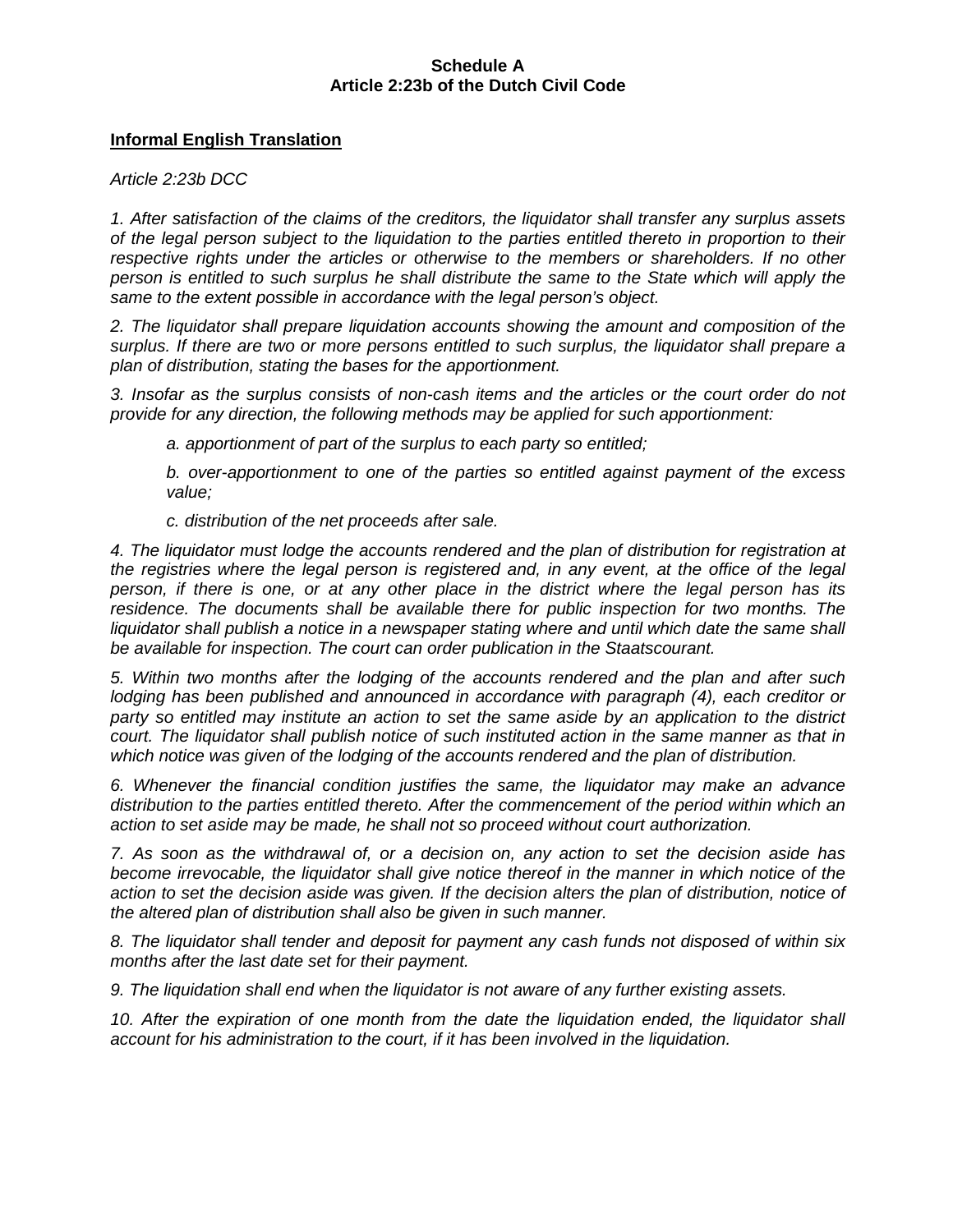## **Dutch Original**

Artikel 2:23b BW

1. De vereffenaar draagt hetgeen na de voldoening der schuldeisers van het vermogen van de ontbonden rechtspersoon is overgebleven, in verhouding tot ieders recht over aan hen die krachtens de statuten daartoe zijn gerechtigd, of anders aan de leden of aandeelhouders. Heeft geen ander recht op het overschot, dan keert hij het uit aan de Staat, die het zoveel mogelijk overeenkomstig het doel van de rechtspersoon besteedt.

2. De vereffenaar stelt een rekening en verantwoording op van de vereffening, waaruit de omvang en samenstelling van het overschot blijken. Zijn er twee of meer gerechtigden tot het overschot, dan stelt de vereffenaar een plan van verdeling op dat de grondslagen der verdeling bevat.

3. Voor zover tot het overschot iets anders dan geld behoort en de statuten of een rechterlijke beschikking geen nadere aanwijzing behelzen, komen als wijzen van verdeling in aanmerking:

- a. toedeling van een gedeelte van het overschot aan ieder der gerechtigden;
- b. overbedeling aan een of meer gerechtigden tegen vergoeding van de overwaarde;
- c. verdeling van de netto-opbrengst na verkoop.

4. De vereffenaar legt de rekening en verantwoording en het plan van verdeling neer ten kantore van de registers waarin de rechtspersoon is ingeschreven, en in elk geval ten kantore van de rechtspersoon, als dat er is, of op een andere plaats in het arrondissement waar de rechtspersoon woonplaats heeft. De stukken liggen daar twee maanden voor ieder ter inzage. De vereffenaar maakt in een nieuwsblad bekend waar en tot wanneer zij ter inzage liggen. De rechter kan aankondiging in de Staatscourant bevelen.

5. Binnen twee maanden nadat de rekening en verantwoording en het plan zijn neergelegd en de nederlegging overeenkomstig lid 4 is bekendgemaakt en aangekondigd, kan iedere schuldeiser of gerechtigde daartegen door het indienen van een verzoek bij de rechtbank in verzet komen. De vereffenaar doet van gedaan verzet mededeling op de zelfde wijze als waarop de nederlegging van de rekening en verantwoording en het plan van verdeling zijn medegedeeld.

6. Telkens wanneer de stand van het vermogen daartoe aanleiding geeft, kan de vereffenaar een uitkering bij voorbaat aan de gerechtigden doen. Na de aanvang van de verzettermijn doet hij dit niet zonder machtiging van de rechter.

7. Zodra de intrekking van of beslissing op elk verzet onherroepelijk is, deelt de vereffenaar dit mede op de wijze waarop het verzet is medegedeeld. Brengt de beslissing wijziging in het plan van verdeling, dan wordt ook het gewijzigde plan van verdeling op deze wijze meegedeeld.

8. De vereffenaar consigneert geldbedragen waarover niet binnen zes maanden na de laatste betaalbaarstelling is beschikt.

9. De vereffening eindigt op het tijdstip waarop geen aan de vereffenaar bekende baten meer aanwezig zijn.

10. Na verloop van een maand nadat de vereffening is geëindigd, doet de vereffenaar rekening en verantwoording van zijn beheer aan de rechter, indien deze bij de vereffening is betrokken.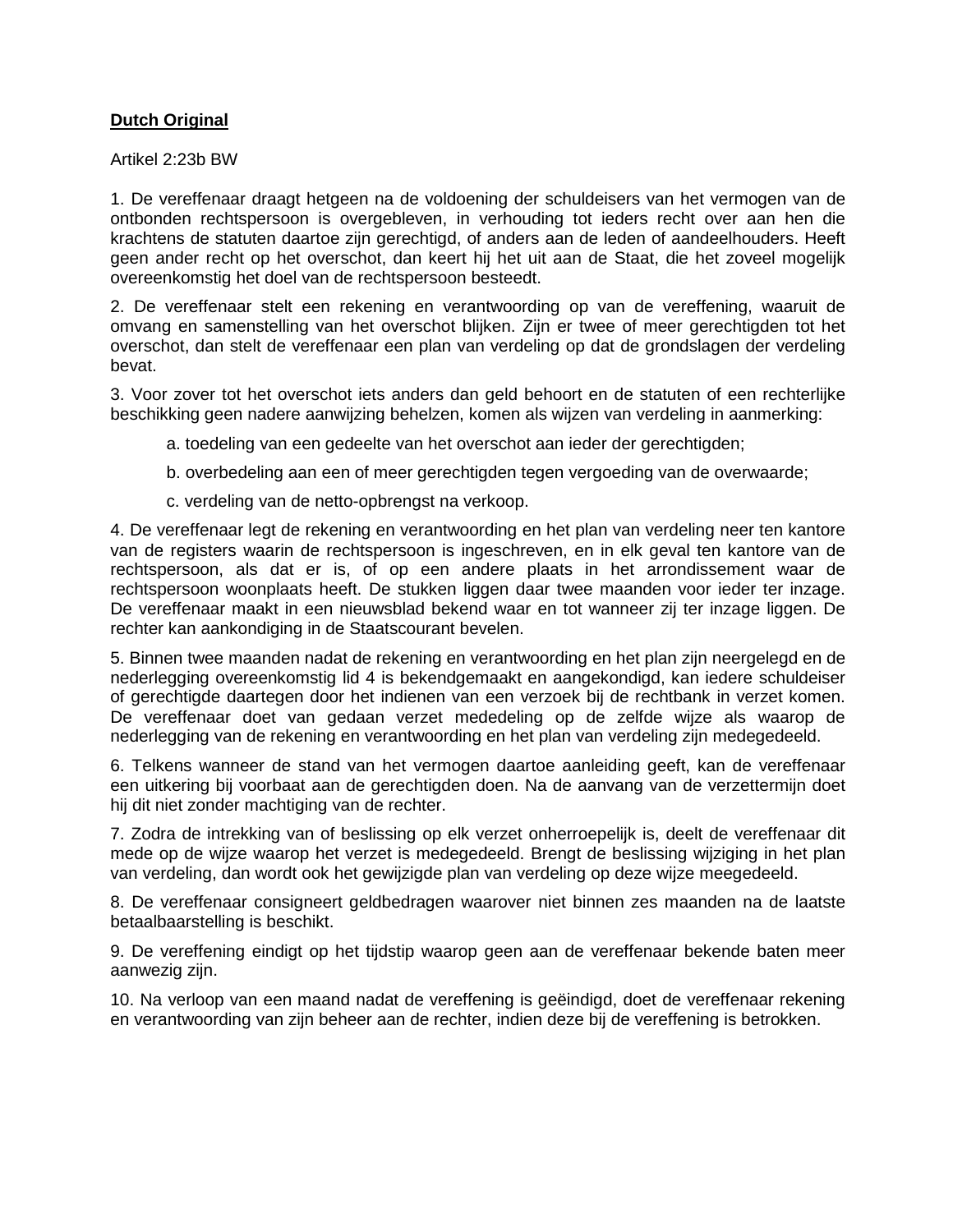## Superior Court (Commercial Division)

Canada Province of Québec District of Montréal No: 500-11-041305-117

## **In the matter of the plan of compromise or arrangement of:**

## **1810040 Alberta Ltd. (formerly known as Homburg Invest Inc. and Homburg Shareco Inc.)**

**Debtor** 

 $-$  and  $-$ 

**Homco Realty Fund (61) Limited Partnership** Mise-en-cause

-and-

**Deloitte Restructuring Inc. (formerly known as Samson Bélair/Deloitte & Touche Inc.)** Monitor/Applicant

## **Sworn Declaration**

I, the undersigned, BENOIT CLOUÂTRE, Partner – Regional Market Leader, Québec Region of Deloitte Restructuring Inc., domiciled for the purposes hereof at 1190, Canadiens-de-Montréal Avenue, Suite 500, Montréal, Québec, H3B 0M7, solemnly affirm that all the facts alleged in the present *Application for the Issuance of an Order (i) Extending the Stay Period, (ii) Approving the Distribution of the Remaining Funds, (iii) Terminating the CCAA Proceedings and (iv) Discharging the Monitor and the Liquidation Advisory Committe* are true.

AND I HAVE SIGNED,

Read Olde

**Benoit Clouâtre**

SOLEMNLY AFFIRMED BEFORE ME BY TECHNOLOGICAL MEANS, AT this  $26<sup>th</sup>$  day of October, 2021

COMMISSIONER OF OATHS FOR THE PROVINCE OF QUÉBEC

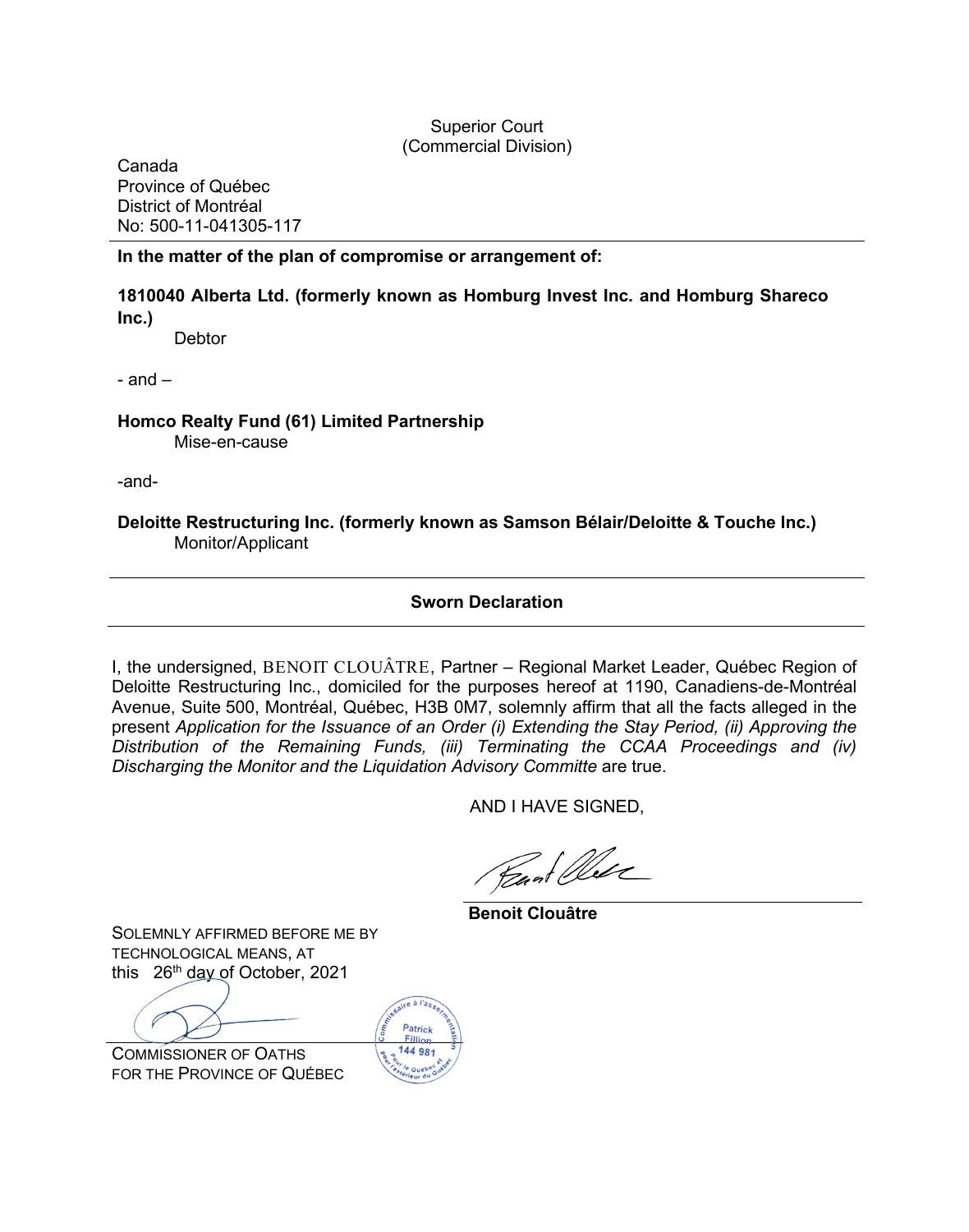## Superior Court (Commercial Division)

Canada Province of Québec District of Montréal No: 500-11-041305-117

## **In the matter of the plan of compromise or arrangement of:**

## **1810040 Alberta Ltd. (formerly known as Homburg Invest Inc. and Homburg Shareco Inc.)**

**Debtor** 

- and -

**Homco Realty Fund (61) Limited Partnership**  Mise-en-cause

- and -

**Deloitte Restructuring Inc. (formerly known as Samson Bélair/Deloitte & Touche Inc.)** Monitor/Applicant

> **Notice of Presentation Commercial**

## **TO: The Service List**

## **1. PRESENTATION OF THE PROCEEDING**

**TAKE NOTICE** that the present *Application for the Issuance of an Order (i) Extending the Stay Period, (ii) Approving the Distribution of the Remaining Funds, (iii) Terminating the CCAA Proceedings and (iv) Discharging the Monitor and the Liquidation Advisory Committee* will be presented for adjudication before the Superior Court of Québec, sitting in the commercial division for the district of Montréal, at the Montreal Courthouse, located at 1 Notre Dame Street East, Montréal, QC, H2Y 1B6, on **October 29, 2021, at 9AM, and participants may attend either virtually via Microsoft TEAMS OR in person in room 16.02 of the Montréal Courthouse.**.

**TAKE NOTICE that any party wishing to contest the** *Application for the Issuance of an Order (i) Extending the Stay Period, (ii) Approving the Distribution of the Remaining Funds, (iii) Terminating the CCAA Proceedings and (iv) Discharging the Monitor and the Liquidation Advisory Committee* **must so inform the undersigned attorneys no later than October 28, 2021, at 1PM Eastern time, and, by that date and time, provide the undersigned attorneys a written summary of the grounds of contestation, for the contestation to be considered by the Court.**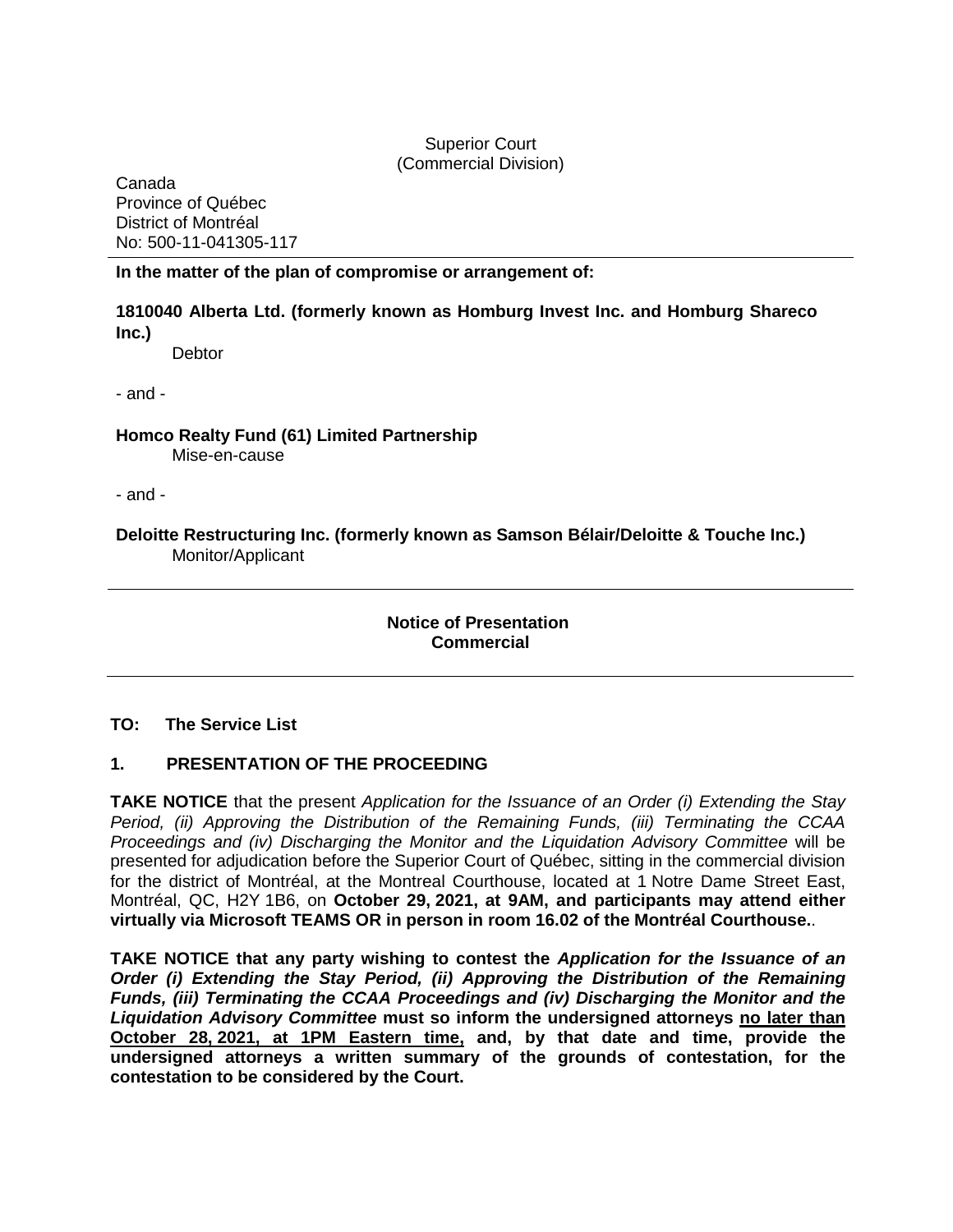## **2. HOW TO JOIN THE VIRTUAL PRACTICE ROLL CALL (IF APPLICABLE)**

The coordinates for joining the room 16.04 virtual roll call are the following:

a) With Teams Tool: by clicking on the link available on the website www.tribunaux.qc.ca;

You need at that time to inscribe your name and click on "Jo[ining now". In order](http://www.tribunaux.qc.ca/) to facilitate the progress and the identification of the participants, we are inviting you to inscribe your name by this manner:

The lawyers: Mtre First name, Last Name (name of the represented party)

The syndics: First name, Last Name (syndic's name)

The superintendent: First name, Last name (superintendent's name)

The parties non-represented by lawyers: First name, Last name (precise: Plaintiff, Defendant, Petitioner, Respondent, Creditor, Opponent or other)

For people who are assisting to a public hearing: the mention may be limited to entering: (public)

### b) **By telephone:**

Canada, Québec (paid number): + 1 581-319-2194

Canada (toll-free number): (833) 450-1741

Conference ID: 516 211 860#

c) **By videoconference:** teams@teams.justice.gouv.qc.ca

Conference VTC ID: 1[149478699](mailto:teams@teams.justice.gouv.qc.ca) 

d) **In person:** If and only if you do not have access to one of these technological means above-identified. You can then go to room 16.04 of the Courthouse of Montreal, located at:

1 Notre-Dame Street East.

## **3. DEFAULT OF PARTICIPATING TO THE VIRTUAL ROLL CALL**

**TAKE NOTICE** that if you wish to contest the proceeding you need to advise by written the instigator of the proceeding at the indicated coordinates in this Notice of Presentation at least 48 hours before the presentation date and participate to the virtual roll call. Failing that, a judgment could be rendered during the presentation of the proceeding, without any further notice or delay.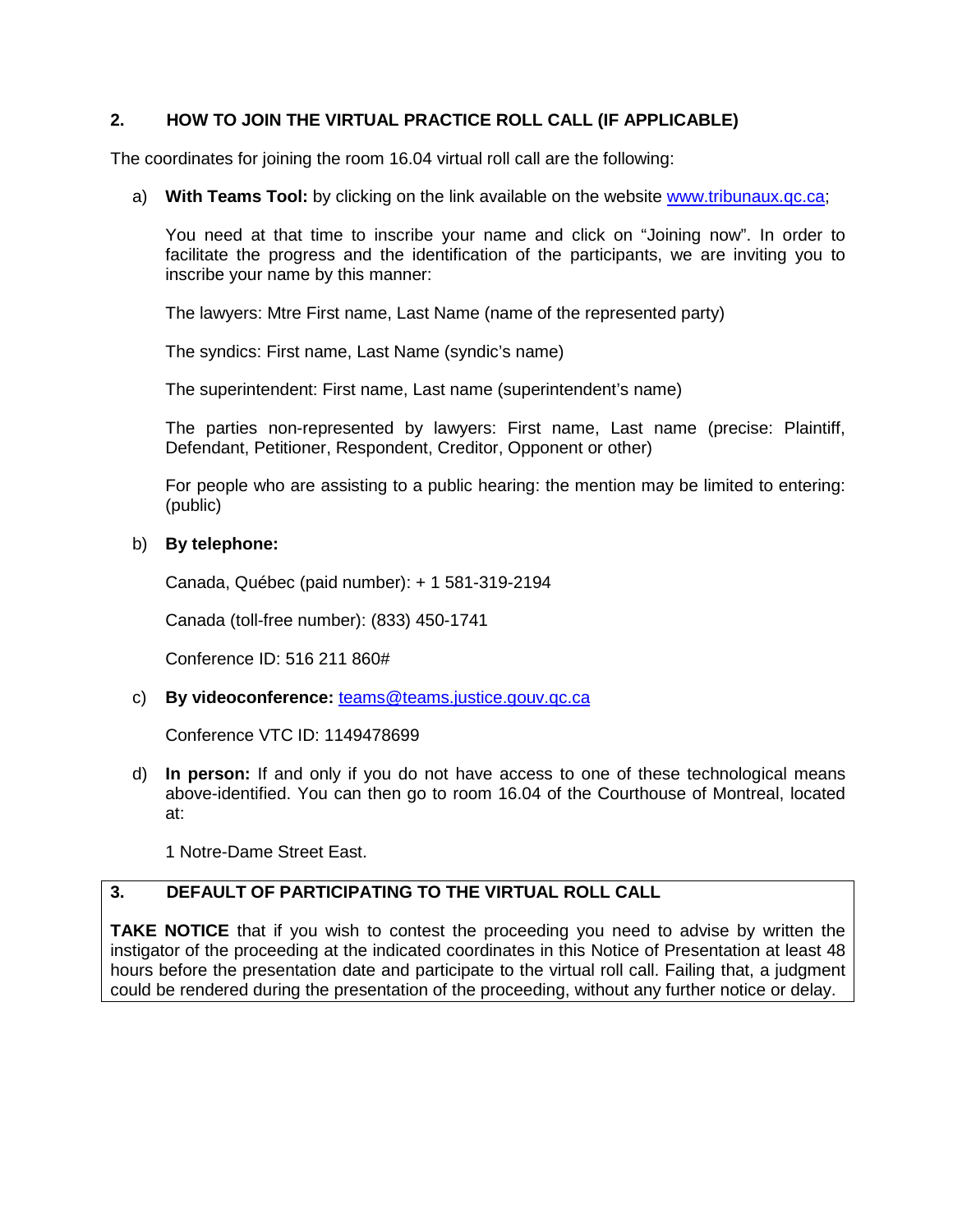## **4. OBLIGATIONS**

## 4.1 The Collaboration

**TAKE NOTICE** that you have the obligation to cooperate with the other party, in particular by informing each other, at all relevant times, of all facts and elements susceptible of promote a loyal debate and making sure you preserve the relevant evidence (*Civil Code of Procedure*, Art. 20).

4.2 Preventing and Resolving Disputes Method

**TAKE NOTICE** that you must, before going to the Tribunal, considerate the recourse of all preventing and resolving disputes methods which are, among others, negotiation, mediation or arbitration, for which the parties appeal a third-party assistance (*Civil Code of Procedure*, Art. 2).

## **DO GOVERN YOURSELVES ACCORDINGLY.**

Montreal, October 26, 2021

MCCarthy TEtrault LP

**McCarthy Tétrault LLP** Lawyers for the Monitor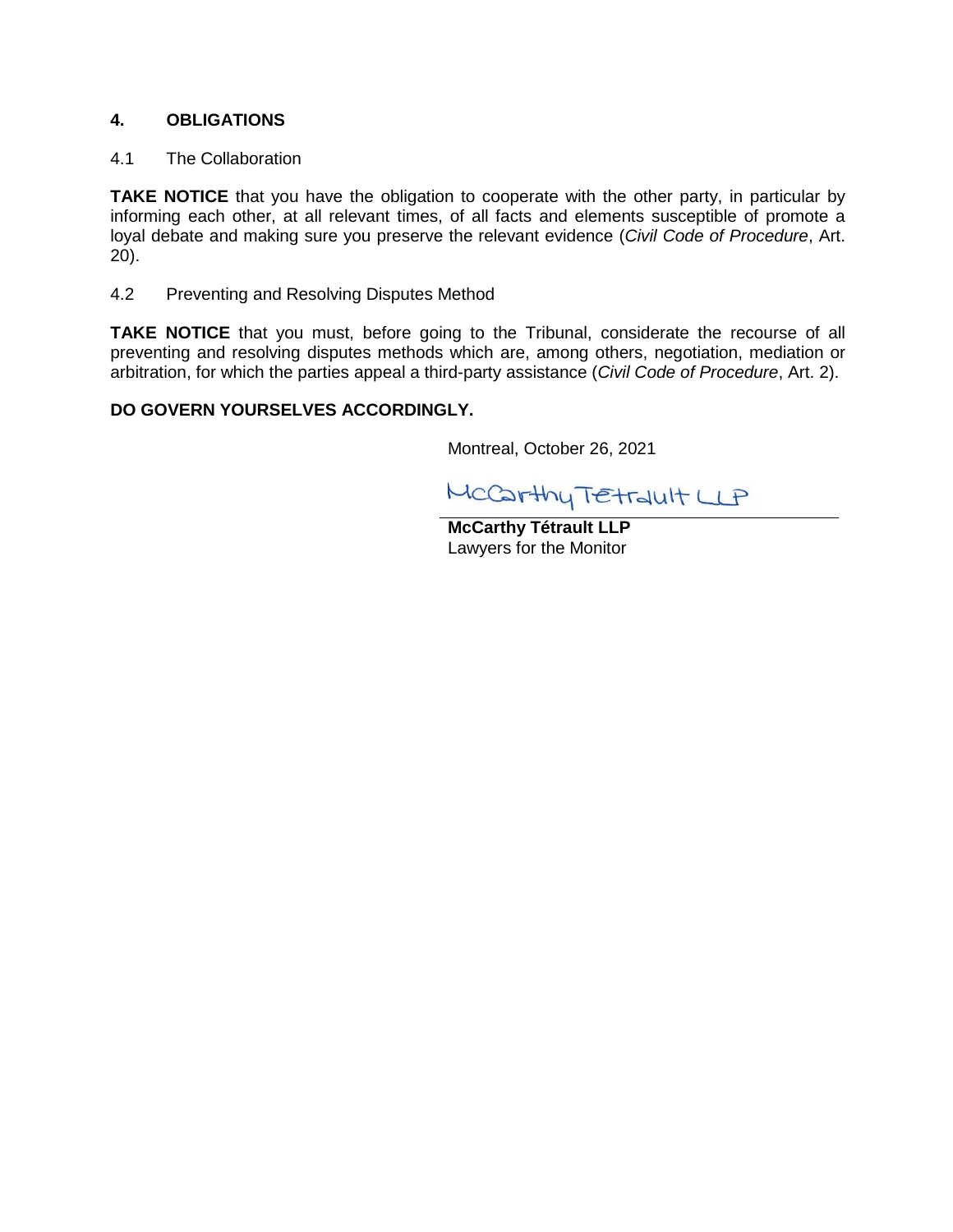## Superior Court (Commercial Division)

Canada Province of Québec District of Montréal No: 500-11-041305-117

## **In the matter of the plan of compromise or arrangement of:**

## **1810040 Alberta Ltd. (formerly known as Homburg Invest Inc. and Homburg Shareco Inc.)**

**Debtor** 

 $-$  and  $-$ 

**Homco Realty Fund (61) Limited Partnership**  Mise-en-cause

-and-

**Deloitte Restructuring Inc. (formerly known as Samson Bélair/Deloitte & Touche Inc.)** Monitor/Applicant

## **List of Exhibits**

**Exhibit P-1** Proposed Order

Montreal, October 26, 2021

MCCarthy TEtrault LP

**McCarthy Tétrault LLP** Lawyers for the Monitor